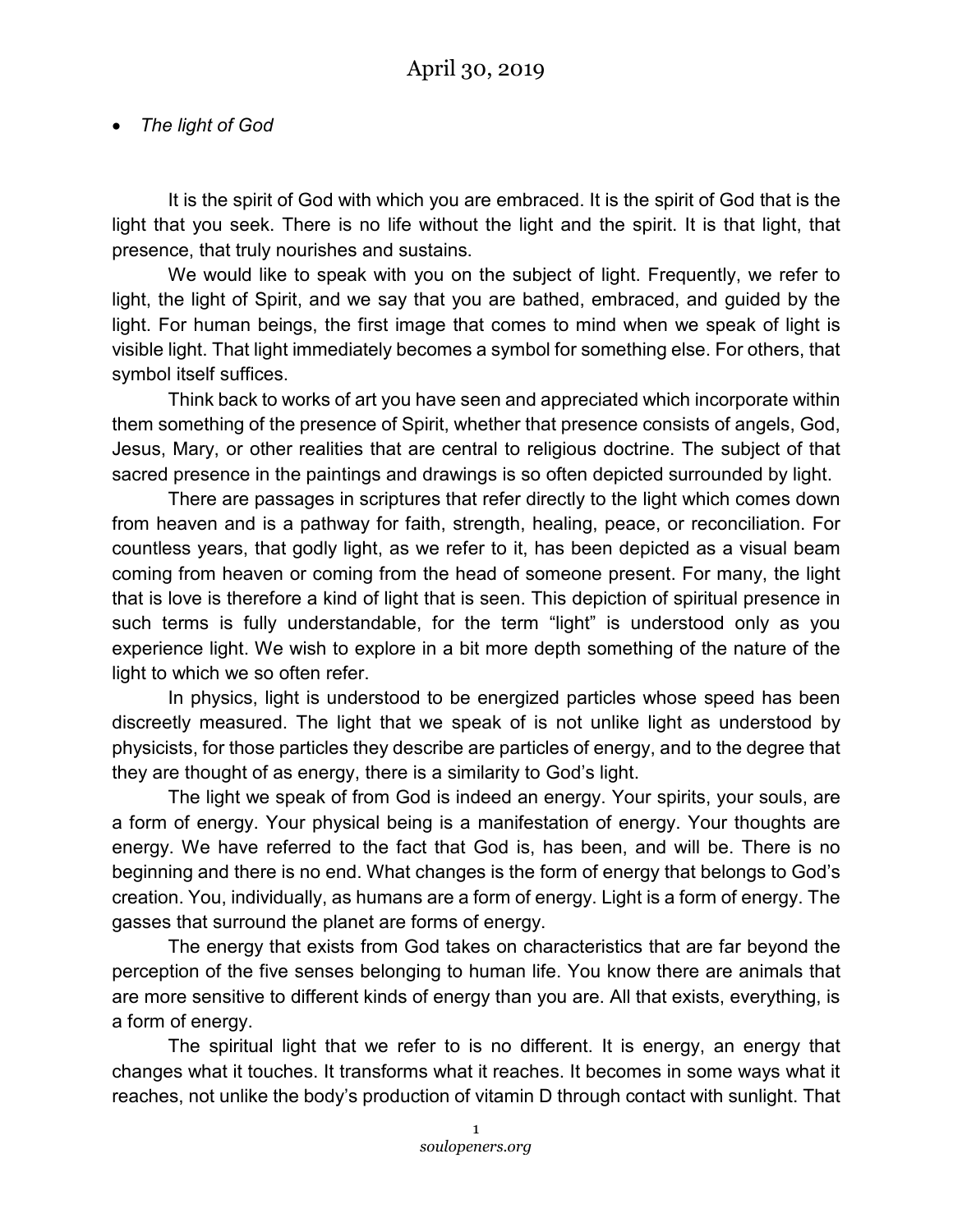is a transformation of energy. It is a transformation of the light that you see and a transformation of the light that you don't see. Understanding these many forms of energy, it should not be difficult to expand your awareness of the reality of true spiritual light.

When you pray for the light of God, you are opening yourself to a light whose components are invisible and yet absolutely real. Within you there is a light of the spirit, and that light responds in its own way to the light that is God's light. You may try to describe that spiritual light by saying it is love, and it is of course, but it radiates much more broadly than merely being loving. This love that is God's light is an energy that penetrates and transforms all things. It is this spirit light that is the true source of all matter. It is the true source of all anti-matter, as understood by scientists. It is the source of everything.

We say there is no beginning and there is no end. There is a constancy, the constancy of change. It is a change of form, but what is it that is changing? It is the expression of God's light. It is the manifestation of this spirit light. The manifestation may have a beginning and an end, but the source of all remains unchanged. That light is constant. You may say that love is constant or that compassion is constant. In creating new forms, there may be a beginning and an end, but that creating force is constant.

The light that is the spirit light we speak of as God's light is the source of all that is. It is the source of all that evolves through change, and because that source has no real beginning, we can say that this progression of transformation has no beginning and end. The specifics of the expression of that energy may begin and end, but not the energy, not the sense of continuity.

Each of you exists because of known elements in your universe. We can assure you that you also exist because of unknown elements in your universe. We can further say that your existence is a consequence of other universes. No other universes have been identified, but that does not change their existence and their function. The forms of energy in those other universes behave differently than the energies in your universe. Your universe is one spot in a line of infinite proportions.

The genesis for all of that is this light that is God. For such a light to be the foundation for all subsequent forms of energy, you cannot ignore the close connection that you have with everything that is. You are all in the light. You are all part of that grand energy that is God and that is described as being love. You all matter because you all share the same source.

It may feel at times intimidating to think of yourself as an infinitely small particle in an infinite number of universes. Being present in the light, however, does not mean accepting insignificance. Rather, it requires the acceptance of great significance. If you are a part of such magnificent energy, then you truly do matter. All that exists matters.

The light is not just a light that comes from heaven, bathing you in a unique brilliance. The light is all-encompassing. When you think of a beam of light, you identify the existence of that light, but that beam has an edge, implying there is something within